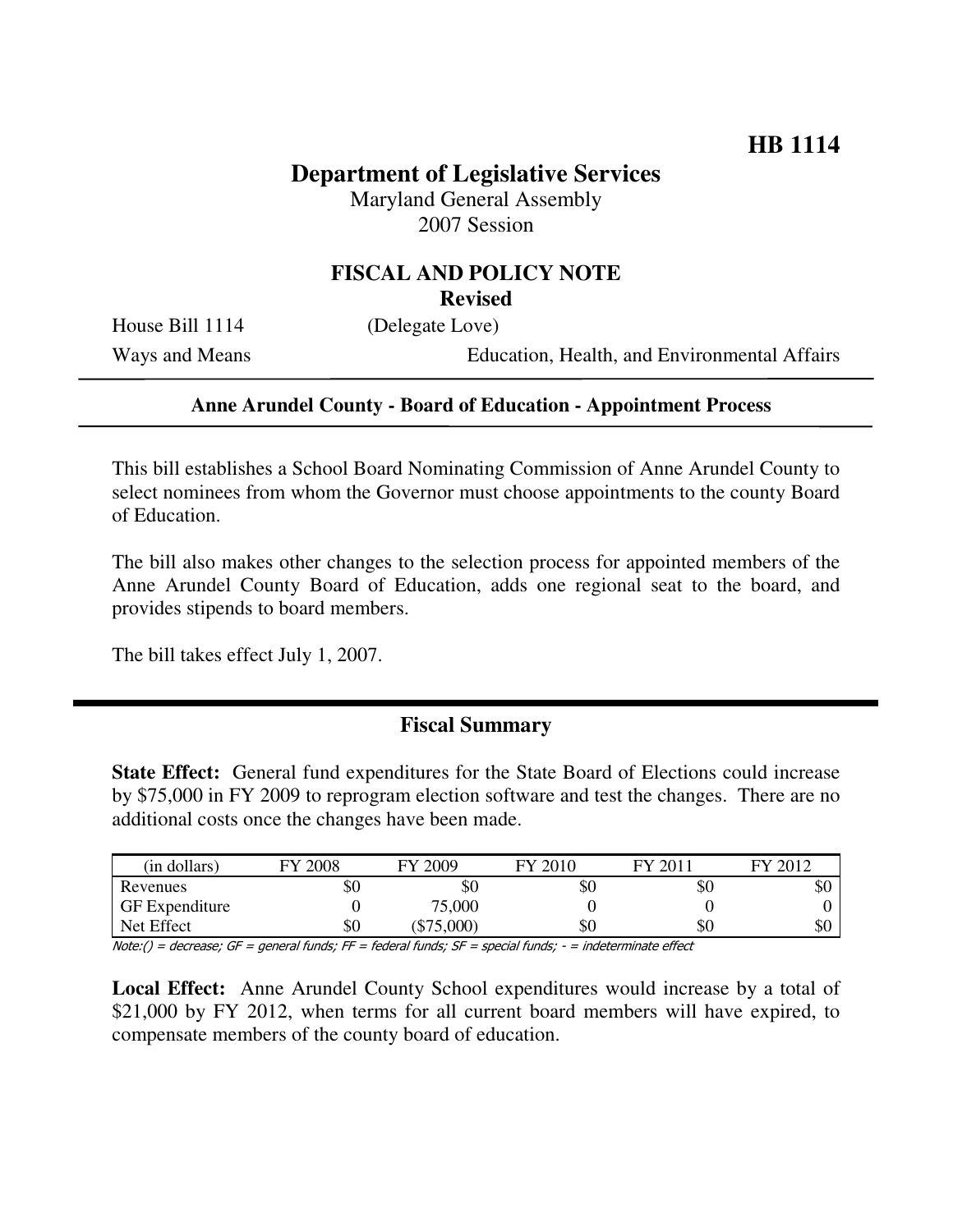**Small Business Effect:** None.

## **Analysis**

**Bill Summary:** The Anne Arundel County Board of Education consists of nine members, of whom three members are selected from the county at large, five members represent each of the five legislative districts in the county, and one member is a student. Effective at the beginning of the next term of office, the board president receives an annual stipend of \$8,000, and each of the other board members (except the student member) receives \$6,000 annually.

The School Board Nominating Commission consists of 11 members, appointed as follows:

- five by the Governor, one from each legislative district in the county;
- one by the county executive;
- one by the teachers' association of Anne Arundel County;
- one by the Annapolis and Anne Arundel County Chamber of Commerce;
- one by the Anne Arundel County Council of Parent Teacher Associations;
- one by the Anne Arundel County Community College Board of Trustees; and
- one by the Association of Education Leaders.

Commission members serve four year terms, except that the terms of the first members of the commission expire January 18, 2009. The Governor designates the commission's chair from among the five Governor-appointed members. The Governor may reappoint the chair for a second term.

Beginning January 1, 2008, for each nomination to the county board of education, the commission submits at least two nominees to the Governor for each vacancy, unless there are fewer than two applicants for a vacancy. Once appointed to the board, a member may serve a second consecutive term if a majority of registered voters in the county approve the member's continuance in office. A member appointed to fill a vacancy may finish the remainder of the term subject to the approval of a majority of the county's voters. If voters reject a member's continuance in office, the member serves until a successor is appointed and qualifies.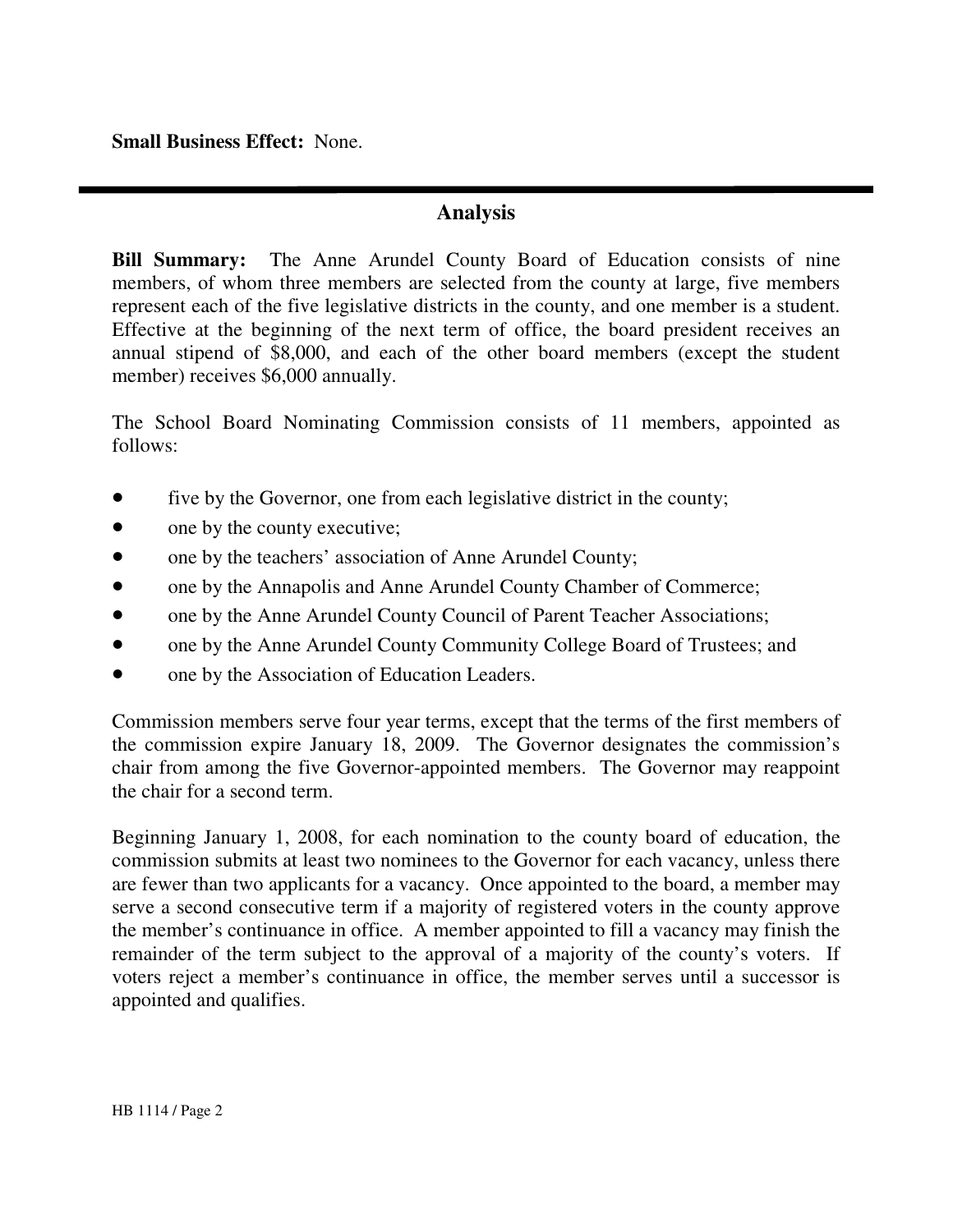Incumbent school board members are not responsible for filing a certificate of candidacy for their re-election to the board. Instead, on or before August 31, the county board must notify the State Board of Education of a member's intention to stand for re-election.

Members of the county school board serving their first term as of June 30, 2008 are eligible to be included in the list of nominees submitted to the Governor to serve a second term. However, they may be reappointed by the Governor only if a majority of county voters approve their continuance in office.

**Current Law:** The Anne Arundel County Board of Education consists of eight members appointed by the Governor, of whom three represent the county at large, four represent legislative districts, and one is a student. They serve without compensation.

**Background:** The Anne Arundel County Board of Education is one of seven appointed school boards in the State, of which one (Queen Anne's County) is in the process of transitioning to an elected board. Seventeen local boards are elected by county voters. The selection method and number of school board members for each of the 24 local boards are shown in **Exhibit 1**.

| <b>Members and Selection Methods</b> |                                                |                                    |                                                                           |                                                              |                                    |
|--------------------------------------|------------------------------------------------|------------------------------------|---------------------------------------------------------------------------|--------------------------------------------------------------|------------------------------------|
| <b>County</b>                        | <b>Full</b><br><b>Voting</b><br><b>Members</b> | <b>Appointed</b><br><b>Members</b> | <b>Elected</b><br><b>Members</b><br><b>From County</b><br><b>At Large</b> | <b>Elected</b><br><b>Members</b><br>From<br><b>Districts</b> | <b>Student</b><br><b>Member(s)</b> |
| Allegany                             | 5                                              |                                    | 5                                                                         |                                                              |                                    |
| Anne Arundel                         |                                                |                                    |                                                                           |                                                              |                                    |
| <b>Baltimore City</b>                |                                                |                                    |                                                                           |                                                              |                                    |
| <b>Baltimore</b>                     | 11                                             | 11                                 |                                                                           |                                                              |                                    |
| Calvert                              |                                                |                                    |                                                                           |                                                              |                                    |
| Caroline                             |                                                |                                    |                                                                           |                                                              |                                    |
| Carroll                              |                                                |                                    |                                                                           |                                                              |                                    |
| Cecil                                |                                                |                                    |                                                                           |                                                              |                                    |
| Charles                              |                                                |                                    |                                                                           |                                                              |                                    |
| Dorchester                           |                                                |                                    |                                                                           | C                                                            |                                    |
| Frederick                            |                                                |                                    |                                                                           |                                                              |                                    |
| Garrett                              |                                                |                                    |                                                                           |                                                              |                                    |
| Harford                              |                                                |                                    |                                                                           |                                                              |                                    |
| Howard                               |                                                |                                    |                                                                           |                                                              |                                    |

# **Exhibit 1 Local Boards of Education**

HB 1114 / Page 3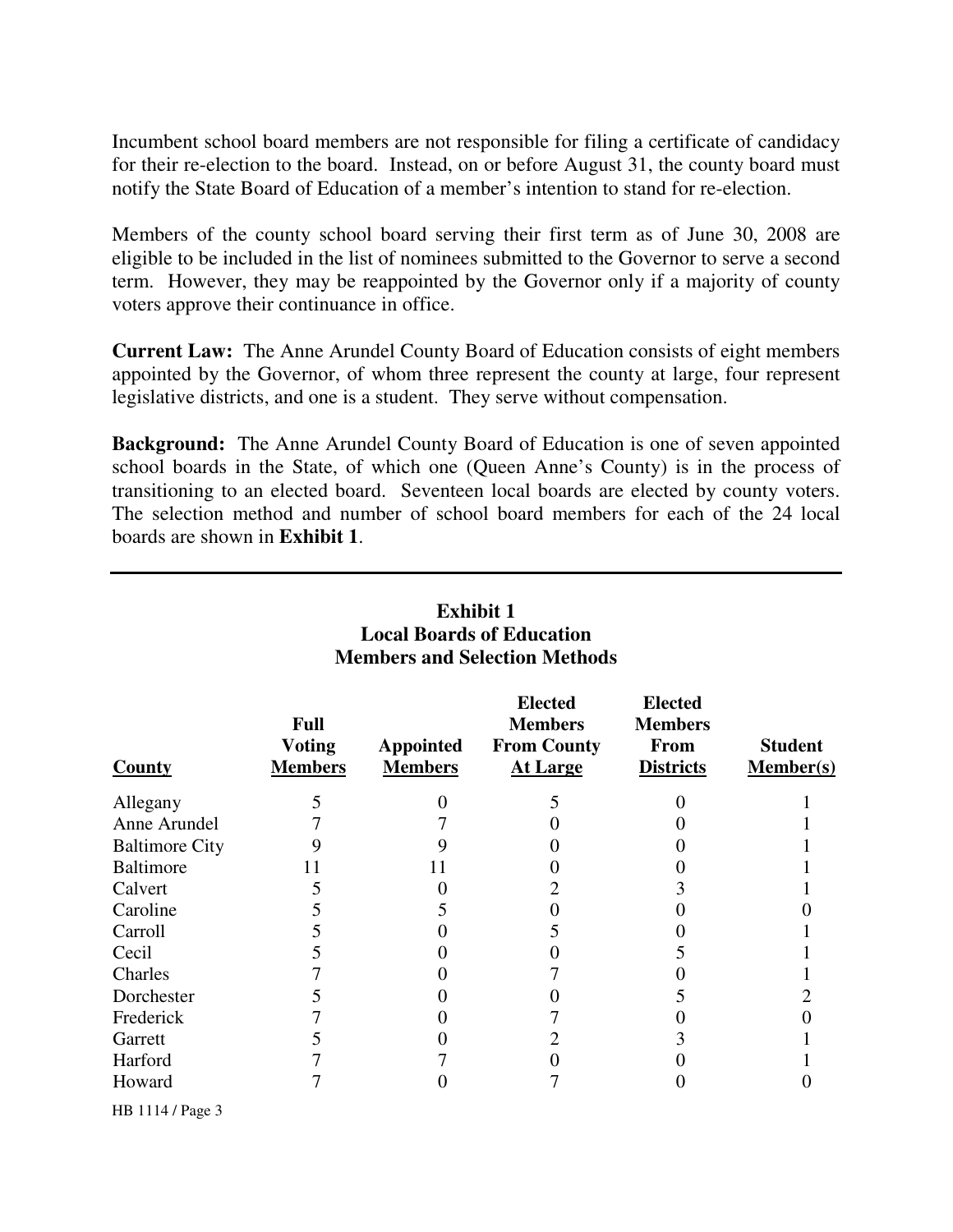| County          | <b>Full</b><br><b>Voting</b><br><b>Members</b> | <b>Appointed</b><br><b>Members</b> | <b>Elected</b><br><b>Members</b><br><b>From County</b><br><b>At Large</b> | <b>Elected</b><br><b>Members</b><br>From<br><b>Districts</b> | <b>Student</b><br>Member(s) |
|-----------------|------------------------------------------------|------------------------------------|---------------------------------------------------------------------------|--------------------------------------------------------------|-----------------------------|
| Kent            |                                                |                                    |                                                                           |                                                              |                             |
| Montgomery      |                                                |                                    |                                                                           |                                                              |                             |
| Prince George's |                                                |                                    |                                                                           |                                                              |                             |
| Queen Anne's*   |                                                |                                    |                                                                           |                                                              |                             |
| St. Mary's      |                                                |                                    |                                                                           |                                                              |                             |
| Somerset        |                                                |                                    |                                                                           |                                                              |                             |
| Talbot          |                                                |                                    |                                                                           |                                                              |                             |
| Washington      |                                                |                                    |                                                                           |                                                              |                             |
| Wicomico        |                                                |                                    |                                                                           |                                                              |                             |
| Worcester       |                                                |                                    |                                                                           |                                                              |                             |

\*The Queen Anne's County board will begin transitioning to an elected board at the 2008 general election.

**State Fiscal Effect:** The elections for continuance in office for each appointed member of the board of education specified in the bill require the State Board of Elections to develop new general election ballot formats. This involves reprogramming election software and testing the new ballots. The State board estimates this will increase general fund contractual expenditures by \$75,000 in fiscal 2009. Once the new election formats are developed and tested, there are no additional charges for future elections.

**Local Expenditures:** Current nonstudent members of the Anne Arundel County Board of Education serve staggered terms, so the bill's fiscal impact on the county will also be staggered. The president's term expires in 2008, two terms expire in 2007, one term expires in 2009, two expire in 2010, and one expires in 2011.

The Anne Arundel County Board of Education's annual budget includes \$29,000 to pay for \$3,600 in travel and other expenses for each member. As members' terms expire, those payments are eliminated by this bill and replaced with the annual stipends, which will total \$50,000 by fiscal 2012, when all current terms will have expired. Therefore, county expenditures increase by \$4,800 in fiscal 2008 for the two terms that begin in 2007. By fiscal 2012, total county expenditures will have increased by \$21,000 (the difference between \$50,000 in total stipends and current expenditures of \$29,000).